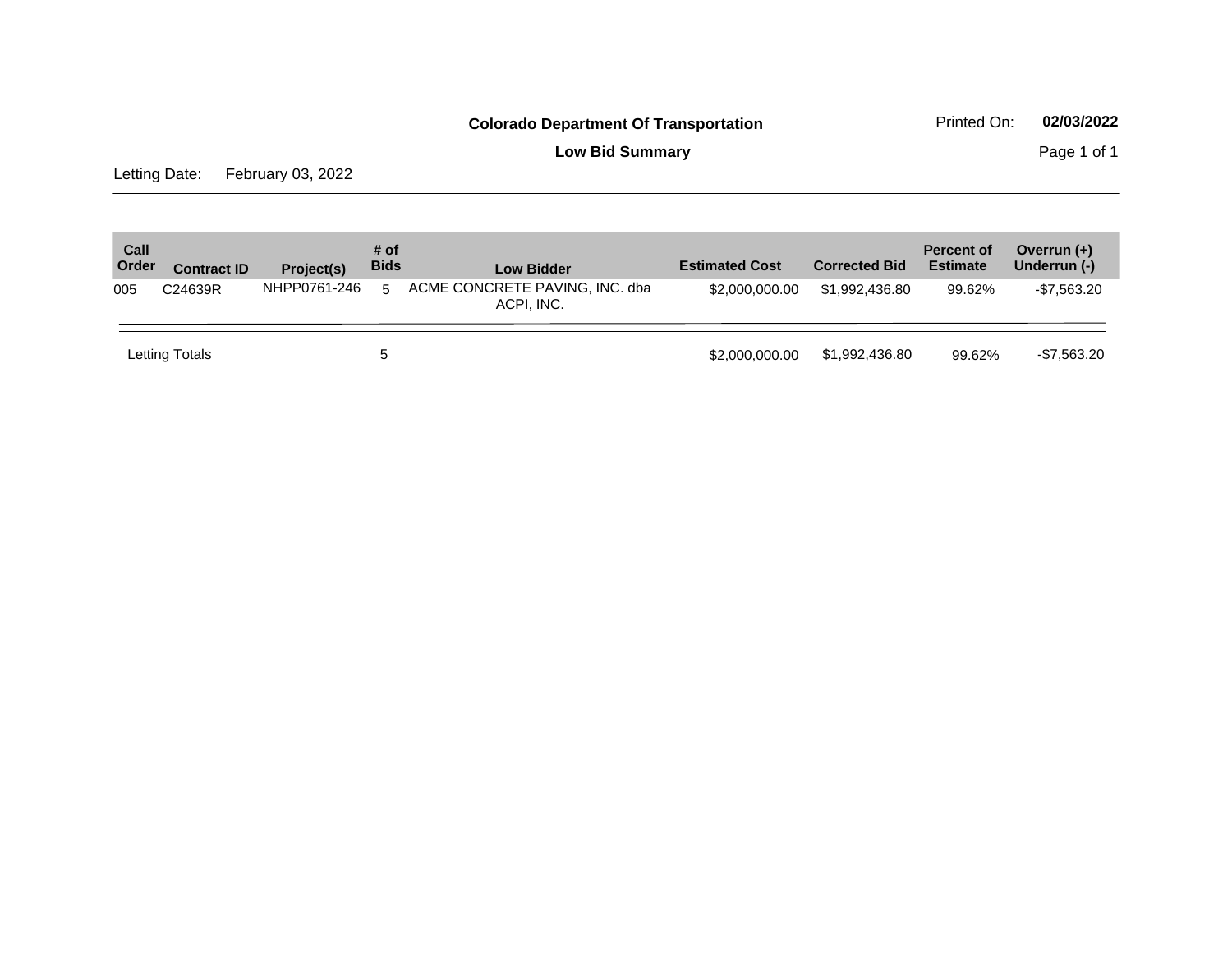|                              | <b>Colorado Department Of Transportation</b> | Printed On:           | 02/03/2022 |             |
|------------------------------|----------------------------------------------|-----------------------|------------|-------------|
|                              |                                              | <b>Vendor Ranking</b> |            | Page 1 of 1 |
| <b>Contract Description:</b> | Contract ID:                                 | C24639R               |            |             |

This is on I-76 MP 50-74, EB LN 2 (driving lane) only and includes diamond grinding with sawing & sealing concrete pavement joints.

| Rank           | <b>Vendor ID</b> | <b>Vendor Name</b>                                | <b>Total Bid</b> | <b>Percent Of</b><br><b>Low Bid</b> | <b>Percent Of</b><br><b>Estimate</b> |
|----------------|------------------|---------------------------------------------------|------------------|-------------------------------------|--------------------------------------|
|                | 822B             | ACME CONCRETE PAVING, INC. dba ACPI, INC.         | \$1,992,436.80   | 100.00%                             | 99.62%                               |
| 0              | -EST-            | <b>Engineer's Estimate</b>                        | \$2,000,000.00   | 100.38%                             | 100.00%                              |
| $\overline{2}$ | 1068A            | PENHALL COMPANY                                   | \$2,151,653.81   | 107.99%                             | 107.58%                              |
| 3              | 103A             | INTERSTATE IMPROVEMENT formerly KNISH CORPORATION | \$3,115,089.90   | 156.35%                             | 155.75%                              |
| 4              | 909A             | DIAMOND SURFACE, INC.                             | \$3,361,362.85   | 168.71%                             | 168.07%                              |
| 5              | 1909             | Emery Sapp & Sons, Inc.                           | \$3,477,938.90   | 174.56%                             | 173.90%                              |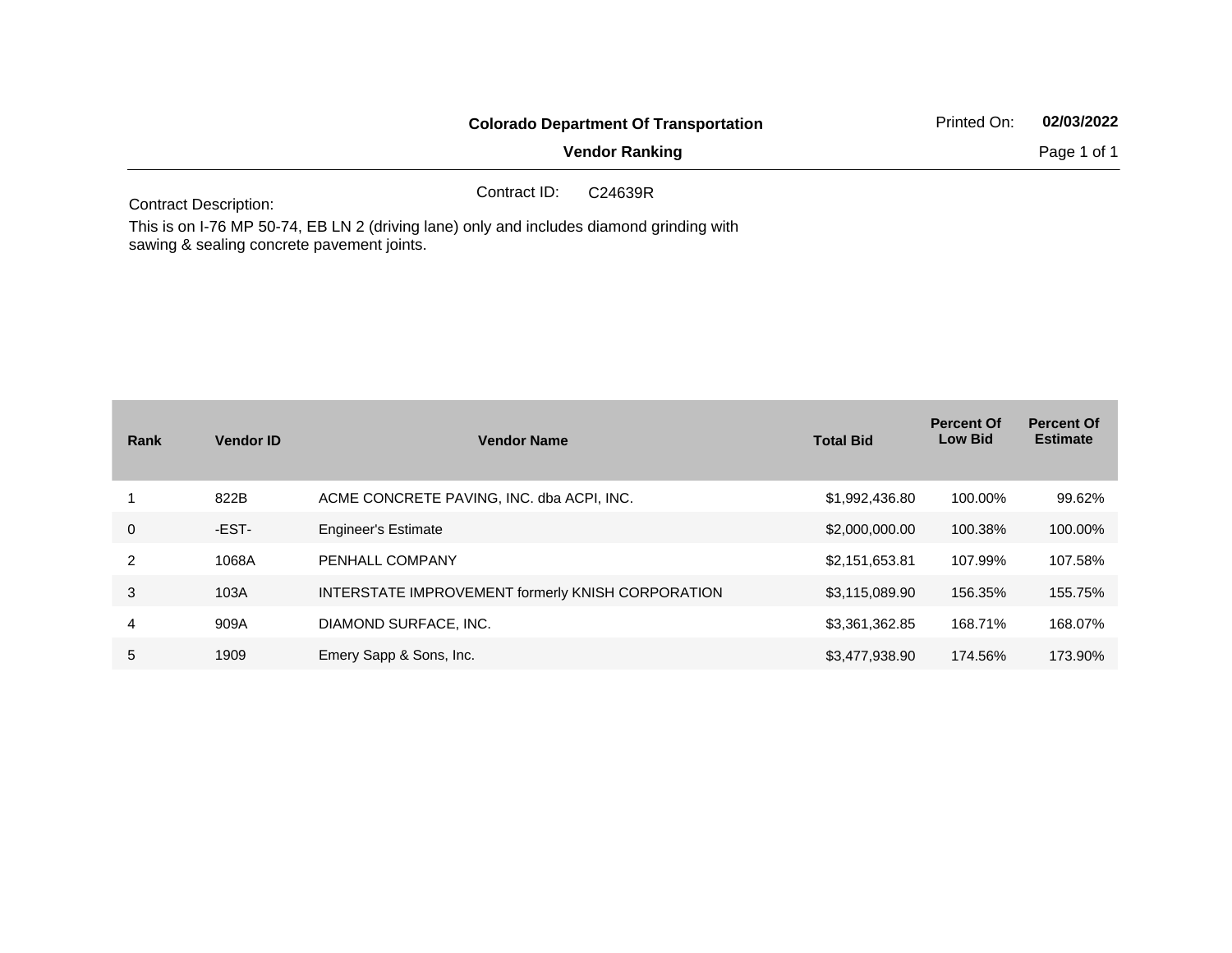|                    | <b>Tabulation of Bids</b> |                                           |                                                         |                                     |  |  |
|--------------------|---------------------------|-------------------------------------------|---------------------------------------------------------|-------------------------------------|--|--|
|                    | Contract ID:              | C24639R                                   |                                                         |                                     |  |  |
|                    |                           | $(0)$ -EST-<br><b>Engineer's Estimate</b> | (1) 822B<br><b>ACME CONCRETE</b><br><b>PAVING, INC.</b> | (2) 1068A<br><b>PENHALL COMPANY</b> |  |  |
| <b>Description</b> | Quantity                  | <b>Unit Price</b><br><b>Amount</b>        | <b>Unit Price</b><br>Amount                             | <b>Unit Price</b><br>Amount         |  |  |

|                 |                                       |                                                    |             |            |                          |                     | PAVING, INC.             |                     |                          |                    |
|-----------------|---------------------------------------|----------------------------------------------------|-------------|------------|--------------------------|---------------------|--------------------------|---------------------|--------------------------|--------------------|
| ltem Code       | <b>Description</b>                    |                                                    | Quantity    |            | <b>Unit Price</b>        | <b>Amount</b>       | <b>Unit Price</b>        | <b>Amount</b>       | <b>Unit Price</b>        | Amount             |
| <b>SECTION:</b> | 0001                                  | <b>ROADWAY</b>                                     |             |            |                          |                     |                          | LCC:                |                          |                    |
|                 |                                       | 202-00170 Grinding And Texturing Concrete Pavement | 166,757.000 | <b>SY</b>  |                          | 5.00000 833,785.00  |                          | 4.60000 767,082.20  |                          | 4.63000 772,084.91 |
|                 |                                       | 202-00210 Removal of Concrete Pavement             | 200.000     | SY         | 32.00000                 | 6,400.00            |                          | 85.00000 17,000.00  |                          | 65.00000 13,000.00 |
|                 | 202-00250 Removal of Pavement Marking |                                                    | 62,534.000  | <b>SF</b>  |                          | 0.75000 46,900.50   |                          | 0.90000 56,280.60   | 0.85000                  | 53,153.90          |
|                 |                                       | 208-00103 Removal and Disposal of Sediment (Labor) | 10.000 HOUR |            | 70.00000                 | 700.00              | 85.00000                 | 850.00              | 130.00000                | 1,300.00           |
|                 | 208-00106 Sweeping (Sediment Removal) |                                                    | 20,000 HOUR |            | 150.00000                | 3,000.00            | 165.00000                | 3,300.00            | 130.00000                | 2,600.00           |
|                 | 208-00107 Removal of Trash            |                                                    | 10,000 HOUR |            | 147.00000                | 1,470.00            | 85.00000                 | 850.00              | 130.00000                | 1,300.00           |
|                 |                                       | 403-00720 Hot Mix Asphalt (Patching) (Asphalt)     | 3.000       | <b>TON</b> | 444.00000                | 1,332.00            | 4,000.00000 12,000.00    |                     | 15,000.00000             | 45,000.00          |
|                 | 412-00900 Concrete Pavement (9 Inch)  |                                                    | 200.000     | <b>SY</b>  |                          | 166.00000 33,200.00 |                          | 300.00000 60,000.00 | 327.00000                | 65,400.00          |
|                 | Joints                                | 412-14000 Sawing and Sealing Concrete Pavement     | 225,120.000 | LF         |                          | 2.00000 450,240.00  |                          | 1.70000 382,704.00  |                          | 2.25000 506,520.00 |
|                 | 620-00002 Field Office (Class 2)      |                                                    |             | 1.000 EACH | 25,000.00000 25,000.00   |                     | 21,000.00000 21,000.00   |                     | 13,000.00000 13,000.00   |                    |
|                 | 620-00020 Sanitary Facility           |                                                    |             | 2.000 EACH | 2,500.00000              | 5,000.00            | 1,215.00000              | 2,430.00            | 1,550.00000              | 3,100.00           |
|                 | 626-00000 Mobilization                |                                                    | 1.000       | L SI       | 184,209.50000 184,209.50 |                     | 252,500.00000 252,500.00 |                     | 190,000.00000 190,000.00 |                    |
|                 |                                       | 626-01114 Public Information Management (Tier IV)  | 80.000      | <b>DAY</b> | 75.00000                 | 6,000.00            |                          | 125.00000 10,000.00 | 70.00000                 | 5,600.00           |
|                 |                                       | 627-00008 Modified Epoxy Pavement Marking          | 695.000     | GAL        |                          | 125.00000 86,875.00 |                          | 125.00000 86,875.00 | 185.00000 128,575.00     |                    |
|                 |                                       | 627-00013 Pavement Marking Paint (High Build)      | 933.000     | GAL        |                          | 60.00000 55,980.00  |                          | 50.00000 46,650.00  |                          | 72.00000 67,176.00 |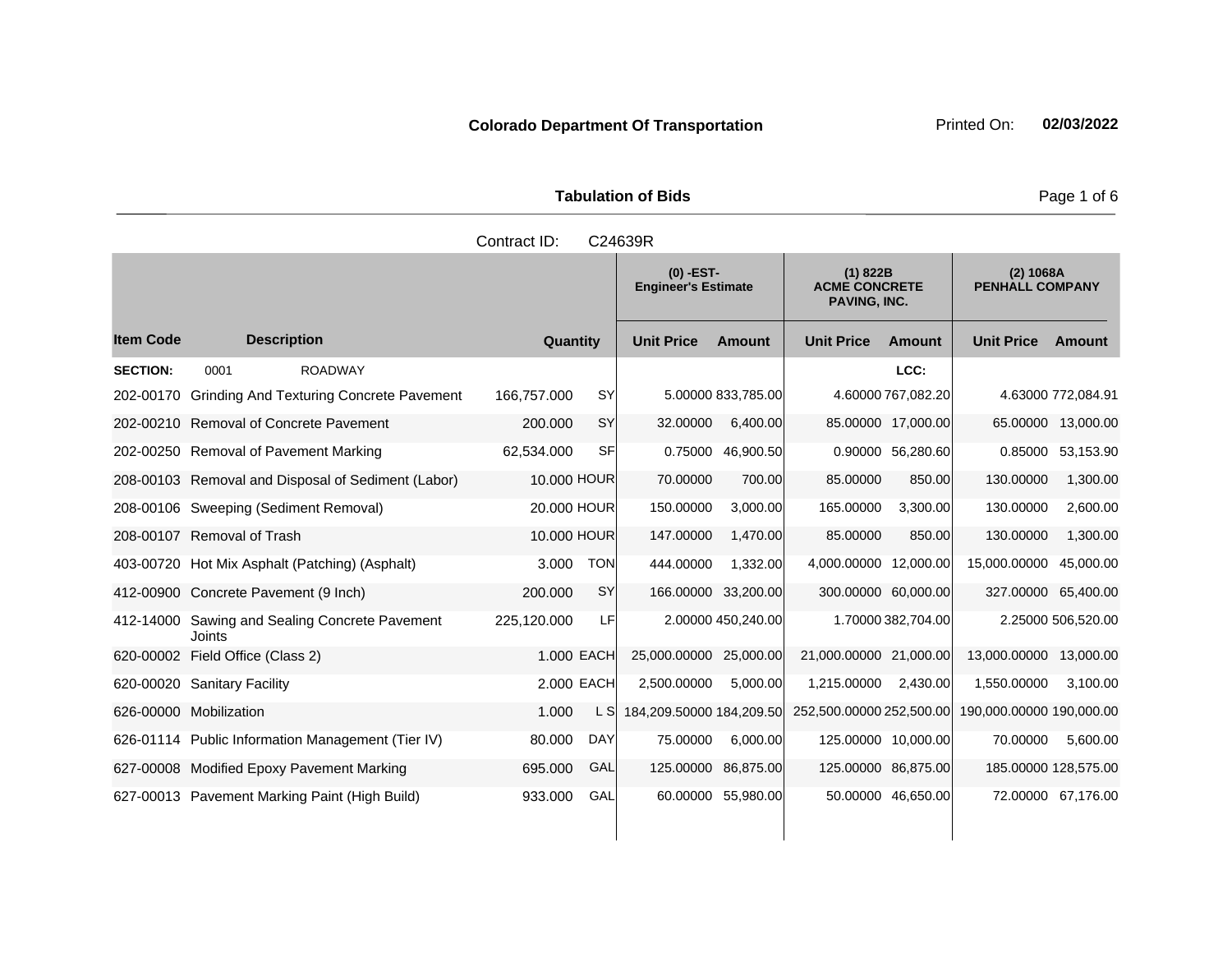**Tabulation of Bids** Page 2 of 6

|                    |                                                                          | Contract ID:         | C24639R                                   |               |                                                         |           |                                     |           |
|--------------------|--------------------------------------------------------------------------|----------------------|-------------------------------------------|---------------|---------------------------------------------------------|-----------|-------------------------------------|-----------|
|                    |                                                                          |                      | $(0)$ -EST-<br><b>Engineer's Estimate</b> |               | (1) 822B<br><b>ACME CONCRETE</b><br><b>PAVING, INC.</b> |           | (2) 1068A<br><b>PENHALL COMPANY</b> |           |
| ltem Code          | <b>Description</b>                                                       | Quantity             | <b>Unit Price</b>                         | <b>Amount</b> | <b>Unit Price</b>                                       | Amount    | <b>Unit Price</b>                   | Amount    |
| <b>SECTION:</b>    | 0001<br><b>ROADWAY</b>                                                   |                      |                                           |               |                                                         | LCC:      |                                     |           |
| 630-00000 Flagging |                                                                          | 100.000 HOUR         | 43.00000                                  | 4,300.00      | 46.00000                                                | 4,600.00  | 55.00000                            | 5,500.00  |
|                    | 630-00007 Traffic Control Inspection                                     | DAY<br>22.000        | 400.00000                                 | 8,800.00      | 190.00000                                               | 4,180.00  | 230.00000                           | 5,060.00  |
|                    | 630-00012 Traffic Control Management                                     | 45.000<br><b>DAY</b> | 1,200.00000                               | 54,000.00     | 2,175.00000 97,875.00                                   |           | 1,750.00000                         | 78,750.00 |
|                    | 630-80002 Flashing Beacon (Solar)                                        | 10.000 EACH          | 600.00000                                 | 6,000.00      | 465.00000                                               | 4,650.00  | 560.00000                           | 5,600.00  |
|                    | 630-80335 Barricade (Type 3 M-A) (Temporary)                             | 6.000 EACH           | 130.00000                                 | 780.00        | 63.00000                                                | 378.00    | 80.00000                            | 480.00    |
|                    | 630-80341 Construction Traffic Sign (Panel Size A)                       | 39.000 EACH          | 65.00000                                  | 2,535.00      | 85.00000                                                | 3,315.00  | 100.00000                           | 3,900.00  |
|                    | 630-80342 Construction Traffic Sign (Panel Size B)                       | 69.000 EACH          | 65.00000                                  | 4,485.00      | 198.00000                                               | 13,662.00 | 240.00000                           | 16,560.00 |
|                    | 630-80343 Construction Traffic Sign (Panel Size C)                       | 16.000 EACH          | 65.00000                                  | 1,040.00      | 205.00000                                               | 3,280.00  | 250.00000                           | 4,000.00  |
|                    | 630-80355 Portable Message Sign Panel                                    | 1.000 EACH           | 5,000.00000                               | 5,000.00      | 2,915.00000                                             | 2,915.00  | 3,500.00000                         | 3,500.00  |
|                    | 630-80358 Advance Warning Flashing or Sequencing<br>Arrow Panel (C Type) | 3.000 EACH           | 1,120.00000                               | 3,360.00      | 1,100.00000                                             | 3,300.00  | 1,500.00000                         | 4,500.00  |
|                    | 630-80360 Drum Channelizing Device                                       | 288,000 EACH         | 24.00000                                  | 6,912.00      | 24,00000                                                | 6,912.00  | 30.00000                            | 8,640.00  |

630-80380 Traffic Cone 400.000 EACH 12.00000 4,800.00 10.00000 4,000.00 12.00000 4,800.00 630-80393 Stackable Vertical Panels 42.000 EACH 38.00000 1,596.00 14.00000 588.00 17.00000 714.00 630-80520 Mobile Pavement Marking Zone 4.000 DAY 1,500.00000 6,000.00 3,275.00000 13,100.00 1,500.00000 6,000.00

12.000 EACH 25.00000 300.00 55.00000 660.00 70.00000 840.00

630-80363 Drum Channelizing Device (With Light)

(Flashing)

## **Colorado Department Of Transportation** Printed On: 02/03/2022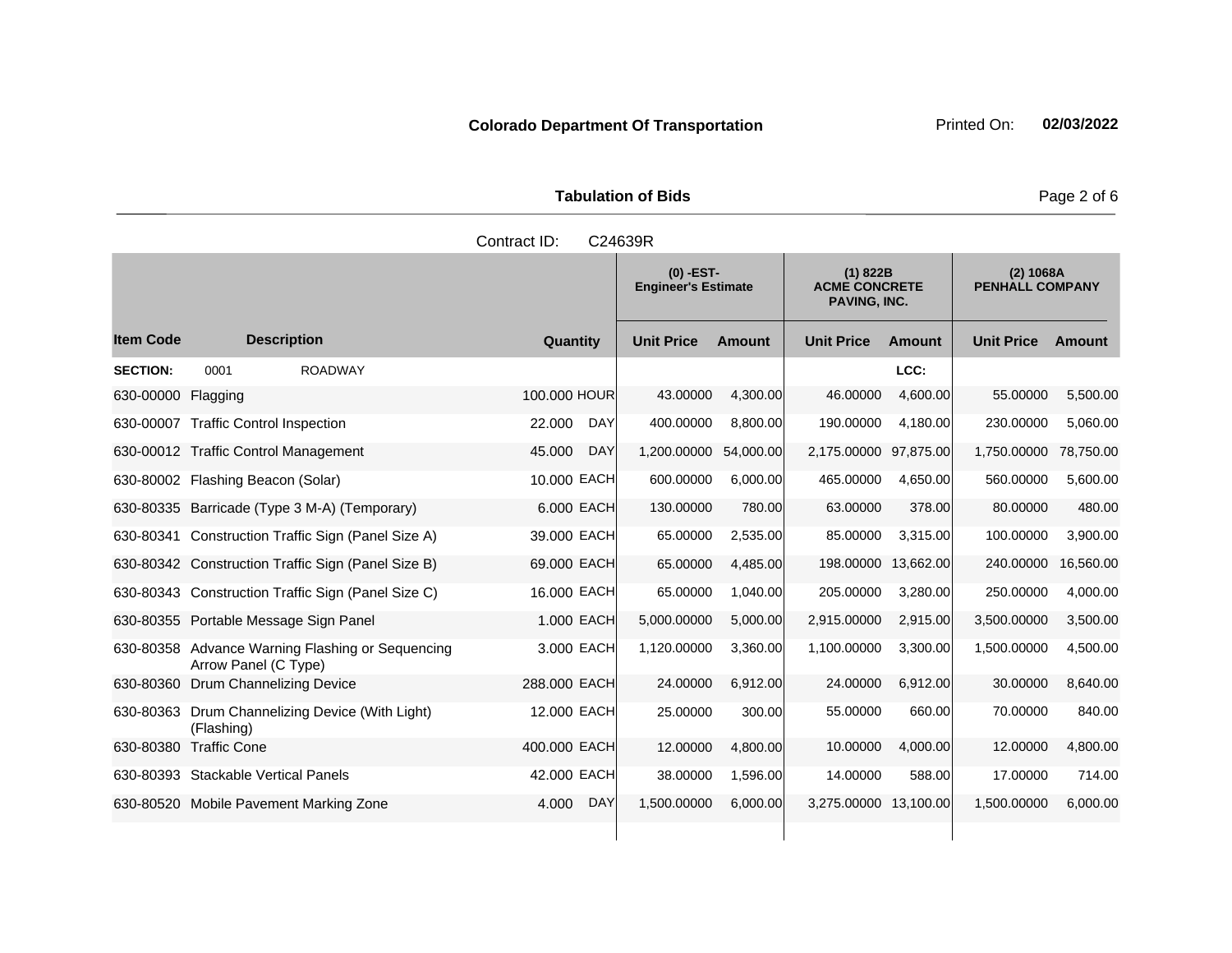**Tabulation of Bids Page 3 of 6** 

|                                           |            | $(0)$ -EST-<br><b>Engineer's Estimate</b> | (1) 822B<br><b>ACME CONCRETE</b><br><b>PAVING, INC.</b> | (2) 1068A<br><b>PENHALL COMPANY</b> |  |
|-------------------------------------------|------------|-------------------------------------------|---------------------------------------------------------|-------------------------------------|--|
| <b>Item Code</b><br><b>Description</b>    | Quantity   | <b>Unit Price</b><br>Amount               | <b>Unit Price</b><br>Amount                             | <b>Unit Price</b><br><b>Amount</b>  |  |
| <b>SECTION:</b><br><b>ROADWAY</b><br>0001 |            |                                           | LCC:                                                    |                                     |  |
| 630-85020<br>Mobile Attenuator            | 3.000 EACH | 50,000.00000 150,000.00                   | 36,500.00000 109,500.00                                 | 45,000.00000 135,000.00             |  |
| <b>Section Totals:</b>                    |            | \$2,000,000.00                            | \$1,992,436.80                                          | \$2,151,653.81                      |  |
| <b>Contract Grand Totals</b>              |            | \$2,000,000.00                            | \$1,992,436.80                                          | \$2,151,653.81                      |  |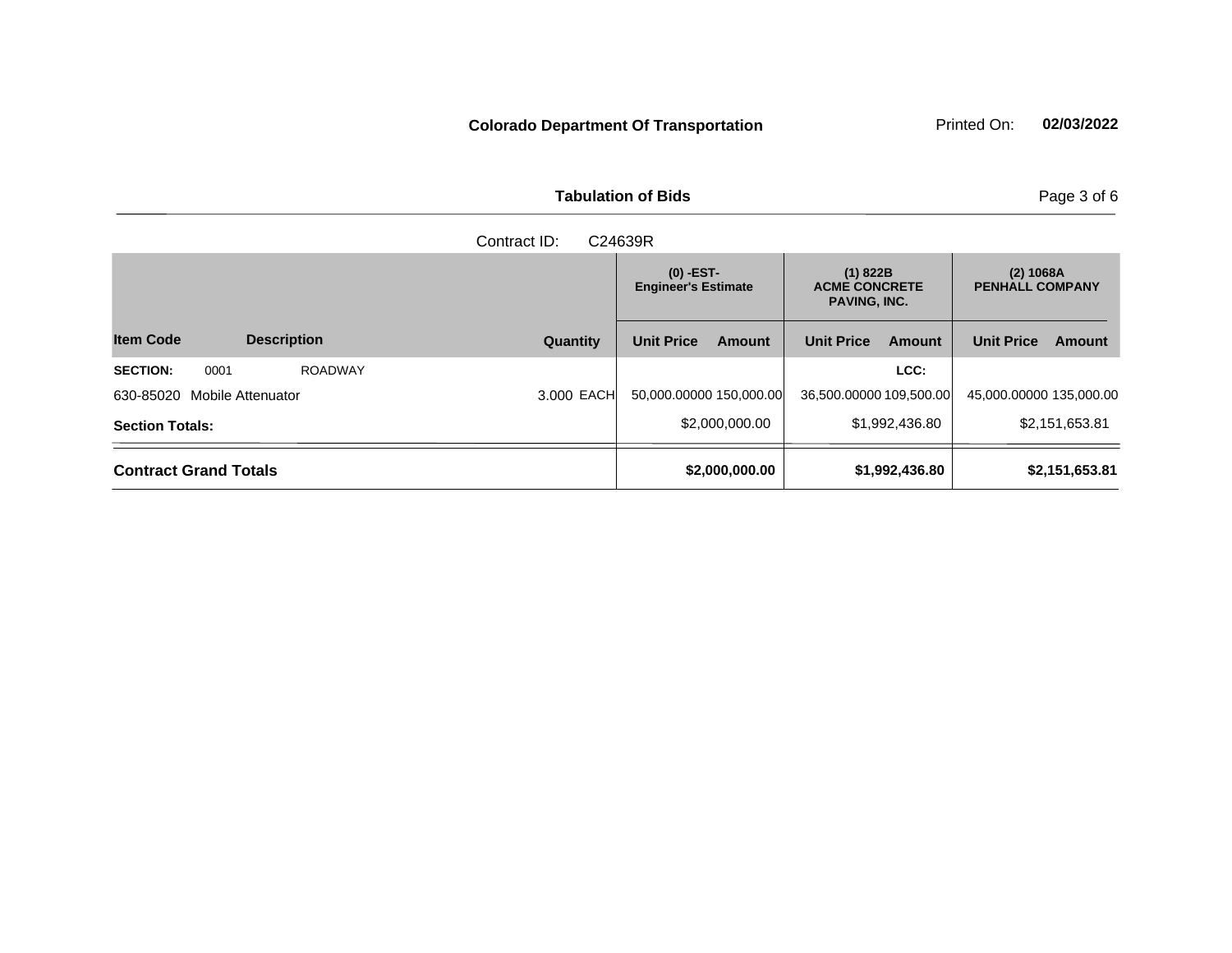| <b>Tabulation of Bids</b> | Page 4 of 6                                               |                                               |                                     |
|---------------------------|-----------------------------------------------------------|-----------------------------------------------|-------------------------------------|
| Contract ID:              | C24639R                                                   |                                               |                                     |
|                           | (3) 103A<br><b>INTERSTATE</b><br><b>IMPROVEMENT, INC.</b> | $(4)$ 909A<br><b>DIAMOND SURFACE,</b><br>INC. | (5) 1909<br>Emery Sapp & Sons, Inc. |

|                  |                                                    |             |            | (3) 103A<br><b>INTERSTATE</b><br><b>IMPROVEMENT, INC.</b> |                      | $(4)$ 909A<br><b>DIAMOND SURFACE,</b><br>INC. |                          | $(5)$ 1909<br>Emery Sapp & Sons, Inc.             |                          |
|------------------|----------------------------------------------------|-------------|------------|-----------------------------------------------------------|----------------------|-----------------------------------------------|--------------------------|---------------------------------------------------|--------------------------|
| <b>Item Code</b> | <b>Description</b>                                 | Quantity    |            | <b>Unit Price</b>                                         | <b>Amount</b>        | <b>Unit Price</b>                             | <b>Amount</b>            | <b>Unit Price</b>                                 | <b>Amount</b>            |
| <b>SECTION:</b>  | <b>ROADWAY</b><br>0001                             |             |            |                                                           |                      |                                               | LCC:                     |                                                   |                          |
| 202-00170        | <b>Grinding And Texturing Concrete Pavement</b>    | 166,757.000 | <b>SY</b>  |                                                           | 5.60000 933,839.20   |                                               | 6.25000 1,042,231.<br>25 |                                                   | 9.50000 1,584,191.<br>50 |
|                  | 202-00210 Removal of Concrete Pavement             | 200.000     | <b>SY</b>  |                                                           | 122.25000 24,450.00  |                                               | 96.00000 19,200.00       | 350,00000                                         | 70.000.00                |
|                  | 202-00250 Removal of Pavement Marking              | 62,534.000  | <b>SF</b>  | 1.05000                                                   | 65,660.70            |                                               | 2.00000 125,068.00       | 1.10000                                           | 68,787.40                |
|                  | 208-00103 Removal and Disposal of Sediment (Labor) | 10,000 HOUR |            | 153.00000                                                 | 1,530.00             | 85.00000                                      | 850.00                   | 60.00000                                          | 600.00                   |
|                  | 208-00106 Sweeping (Sediment Removal)              | 20.000 HOUR |            | 226.00000                                                 | 4,520.00             | 115.00000                                     | 2,300.00                 | 230.00000                                         | 4,600.00                 |
|                  | 208-00107 Removal of Trash                         | 10.000 HOUR |            | 190.00000                                                 | 1,900.00             | 85.00000                                      | 850.00                   | 145.00000                                         | 1,450.00                 |
|                  | 403-00720 Hot Mix Asphalt (Patching) (Asphalt)     | 3.000       | <b>TON</b> | 1,100.00000                                               | 3,300.00             | 1,200.00000                                   | 3,600.00                 | 2,100.00000                                       | 6,300.00                 |
|                  | 412-00900 Concrete Pavement (9 Inch)               | 200.000     | <b>SY</b>  |                                                           | 565.00000 113,000.00 |                                               | 426.00000 85,200.00      | 190.00000                                         | 38,000.00                |
| 412-14000        | Sawing and Sealing Concrete Pavement<br>Joints     | 225,120.000 | LF         |                                                           | 3.50000 787,920.00   |                                               | 4.98000 1,121,097.<br>60 |                                                   | 2.25000 506,520.00       |
|                  | 620-00002 Field Office (Class 2)                   |             | 1.000 EACH | 45,000.00000 45,000.00                                    |                      | 30,000.00000 30,000.00                        |                          | 35,000.00000                                      | 35,000.00                |
|                  | 620-00020 Sanitary Facility                        |             | 2.000 EACH | 6,500.00000 13,000.00                                     |                      | 1,500.00000                                   | 3,000.00                 | 4,000.00000                                       | 8,000.00                 |
|                  | 626-00000 Mobilization                             | 1.000       | L SI       | 650,000.00000 650,000.00                                  |                      |                                               |                          | 430,000.00000 430,000.00 562,000.00000 562,000.00 |                          |
|                  | 626-01114 Public Information Management (Tier IV)  | 80.000      | <b>DAY</b> | 120.00000                                                 | 9,600.00             | 105.00000                                     | 8,400.00                 | 85.00000                                          | 6,800.00                 |
|                  | 627-00008 Modified Epoxy Pavement Marking          | 695.000     | GAL        | 141.00000                                                 | 97,995.00            | 135.00000                                     | 93,825.00                | 200.00000 139,000.00                              |                          |
|                  | 627-00013 Pavement Marking Paint (High Build)      | 933.000     | GAL        |                                                           | 55.00000 51,315.00   |                                               | 56.00000 52,248.00       |                                                   | 88.00000 82,104.00       |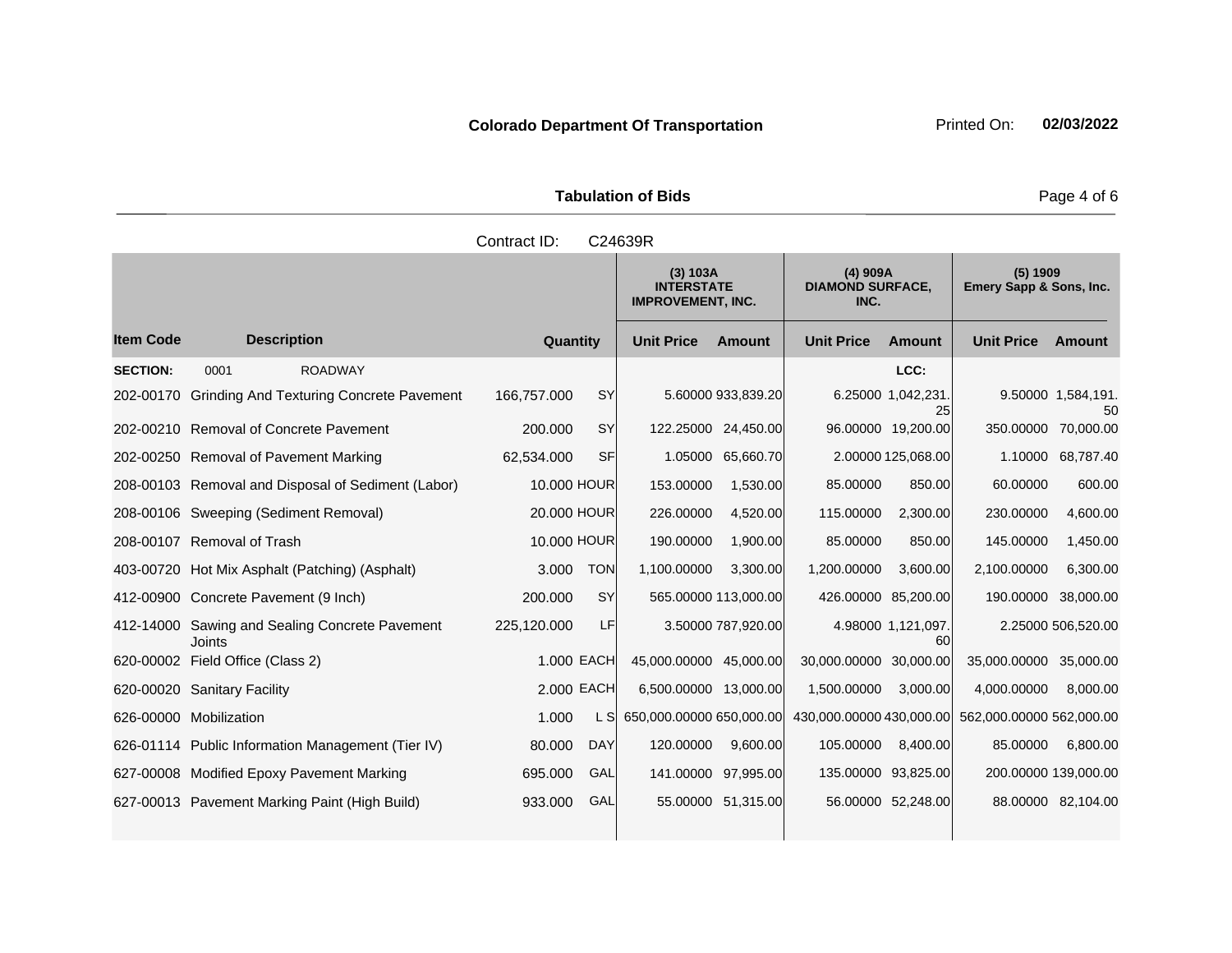**Tabulation of Bids Page 5 of 6** 

|                    | Contract ID:<br>C24639R |                                                           |                                               |       |  |
|--------------------|-------------------------|-----------------------------------------------------------|-----------------------------------------------|-------|--|
|                    |                         | (3) 103A<br><b>INTERSTATE</b><br><b>IMPROVEMENT, INC.</b> | $(4)$ 909A<br><b>DIAMOND SURFACE,</b><br>INC. | Emery |  |
| <b>Description</b> | Quantity                | <b>Unit Price</b><br><b>Amount</b>                        | <b>Unit Price</b><br>Amount                   | Unit  |  |
| <b>ROADWAY</b>     |                         |                                                           | LCC:                                          |       |  |

|                  |                                                                |                      | (3) 103A<br><b>INTERSTATE</b><br><b>IMPROVEMENT, INC.</b> |           | $(4)$ 909A<br><b>DIAMOND SURFACE,</b><br>INC. |           | $(5)$ 1909<br>Emery Sapp & Sons, Inc. |               |
|------------------|----------------------------------------------------------------|----------------------|-----------------------------------------------------------|-----------|-----------------------------------------------|-----------|---------------------------------------|---------------|
| <b>Item Code</b> | <b>Description</b>                                             | Quantity             | <b>Unit Price</b>                                         | Amount    | <b>Unit Price</b>                             | Amount    | <b>Unit Price</b>                     | <b>Amount</b> |
| <b>SECTION:</b>  | 0001<br><b>ROADWAY</b>                                         |                      |                                                           |           |                                               | LCC:      |                                       |               |
| 630-00000        | Flagging                                                       | 100,000 HOUR         | 92.00000                                                  | 9,200.00  | 45.00000                                      | 4,500.00  | 55.00000                              | 5,500.00      |
| 630-00007        | <b>Traffic Control Inspection</b>                              | 22.000<br><b>DAY</b> | 367.00000                                                 | 8,074.00  | 520.00000                                     | 11,440.00 | 230.00000                             | 5,060.00      |
|                  | 630-00012 Traffic Control Management                           | <b>DAY</b><br>45.000 | 2,100.00000 94,500.00                                     |           | 2,000.00000 90,000.00                         |           | 2,900.00000 130,500.00                |               |
|                  | 630-80002 Flashing Beacon (Solar)                              | 10.000 EACH          | 123.00000                                                 | 1,230.00  | 978.00000                                     | 9,780.00  | 550.00000                             | 5,500.00      |
|                  | 630-80335 Barricade (Type 3 M-A) (Temporary)                   | 6.000 EACH           | 123.00000                                                 | 738.00    | 221.00000                                     | 1,326.00  | 75.00000                              | 450.00        |
|                  | 630-80341 Construction Traffic Sign (Panel Size A)             | 39.000 EACH          | 12.25000                                                  | 477.75    | 78.00000                                      | 3,042.00  | 100.00000                             | 3,900.00      |
|                  | 630-80342 Construction Traffic Sign (Panel Size B)             | 69.000 EACH          | 12.25000                                                  | 845.25    | 125.00000                                     | 8,625.00  | 240.00000                             | 16,560.00     |
|                  | 630-80343 Construction Traffic Sign (Panel Size C)             | 16.000 EACH          | 12.25000                                                  | 196.00    | 155.00000                                     | 2,480.00  | 250.00000                             | 4,000.00      |
|                  | 630-80355 Portable Message Sign Panel                          | 1.000 EACH           | 6,200.00000                                               | 6,200.00  | 7,500.00000                                   | 7,500.00  | 3,500.00000                           | 3,500.00      |
| 630-80358        | Advance Warning Flashing or Sequencing<br>Arrow Panel (C Type) | 3.000 EACH           | 615.00000                                                 | 1,845.00  | 1,650.00000                                   | 4,950.00  | 1,300.00000                           | 3,900.00      |
| 630-80360        | <b>Drum Channelizing Device</b>                                | 288.000 EACH         | 123.00000                                                 | 35,424.00 | 26.00000                                      | 7,488.00  | 28.00000                              | 8,064.00      |
| 630-80363        | Drum Channelizing Device (With Light)<br>(Flashing)            | 12.000 EACH          | 315.00000                                                 | 3,780.00  | 40.00000                                      | 480.00    | 65.00000                              | 780.00        |
| 630-80380        | <b>Traffic Cone</b>                                            | 400.000 EACH         | 1.25000                                                   | 500.00    | 20.00000                                      | 8,000.00  | 12.00000                              | 4,800.00      |
|                  | 630-80393 Stackable Vertical Panels                            | 42.000 EACH          | 125.00000                                                 | 5,250.00  | 21.00000                                      | 882.00    | 16.00000                              | 672.00        |
|                  | 630-80520 Mobile Pavement Marking Zone                         | <b>DAY</b><br>4.000  | 3,700.00000                                               | 14,800.00 | 4,500.00000 18,000.00                         |           | 1,600.00000                           | 6,400.00      |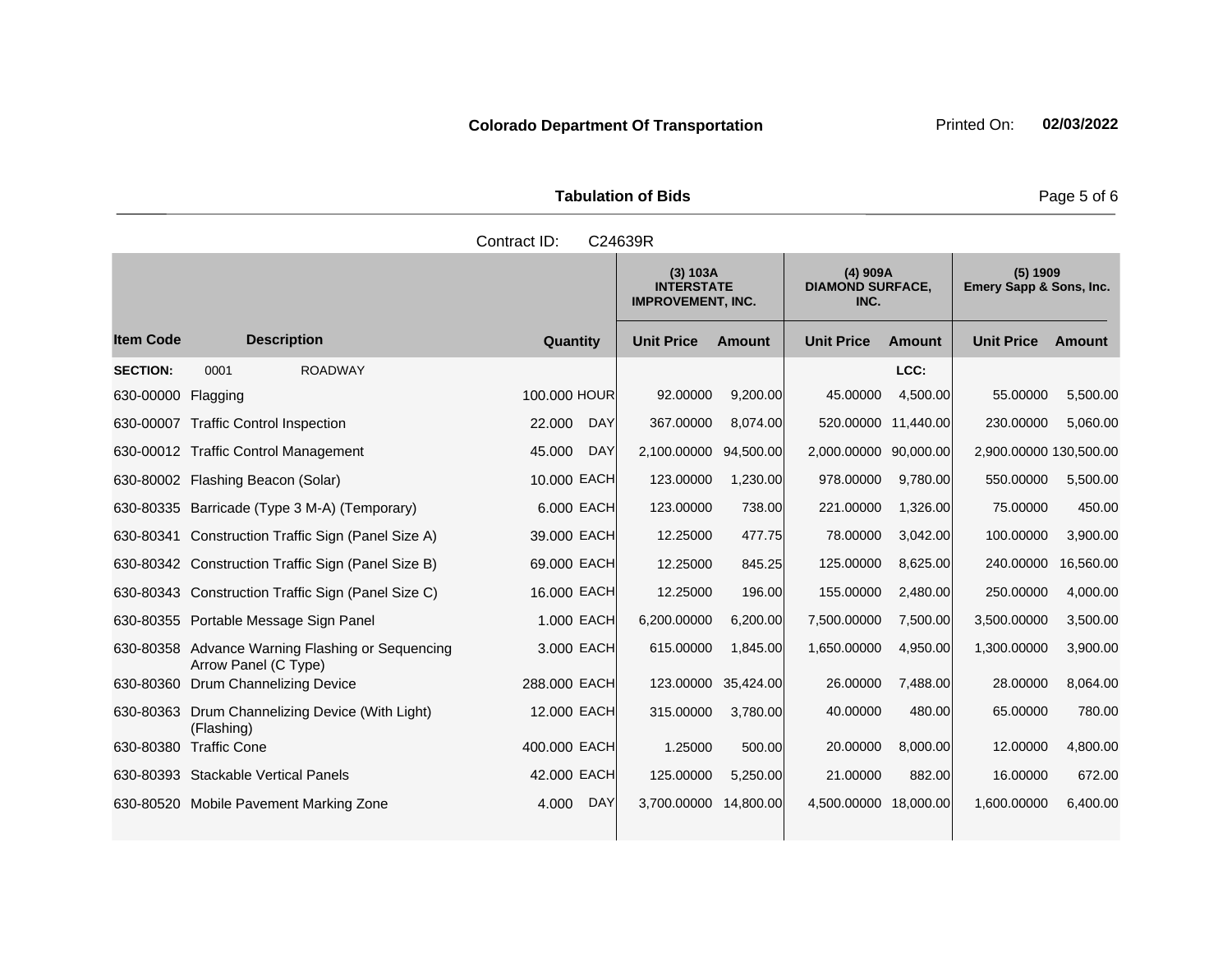| <b>Tabulation of Bids</b> | Page 6 of 6 |
|---------------------------|-------------|

|                                           | C24639R    |                                                           |                                               |                                     |  |
|-------------------------------------------|------------|-----------------------------------------------------------|-----------------------------------------------|-------------------------------------|--|
|                                           |            | (3) 103A<br><b>INTERSTATE</b><br><b>IMPROVEMENT, INC.</b> | $(4)$ 909A<br><b>DIAMOND SURFACE,</b><br>INC. | (5) 1909<br>Emery Sapp & Sons, Inc. |  |
| <b>Item Code</b><br><b>Description</b>    | Quantity   | <b>Unit Price</b><br><b>Amount</b>                        | <b>Unit Price</b><br><b>Amount</b>            | <b>Unit Price</b><br>Amount         |  |
| <b>SECTION:</b><br>0001<br><b>ROADWAY</b> |            |                                                           | LCC:                                          |                                     |  |
| 630-85020 Mobile Attenuator               | 3,000 EACH | 43,000.00000 129,000.00                                   | 55,000.00000 165,000.00                       | 55,000.00000 165,000.00             |  |
| <b>Section Totals:</b>                    |            | \$3,115,089.90                                            | \$3,361,362.85                                | \$3,477,938.90                      |  |
| <b>Contract Grand Totals</b>              |            | \$3,115,089.90                                            | \$3,361,362.85                                | \$3,477,938.90                      |  |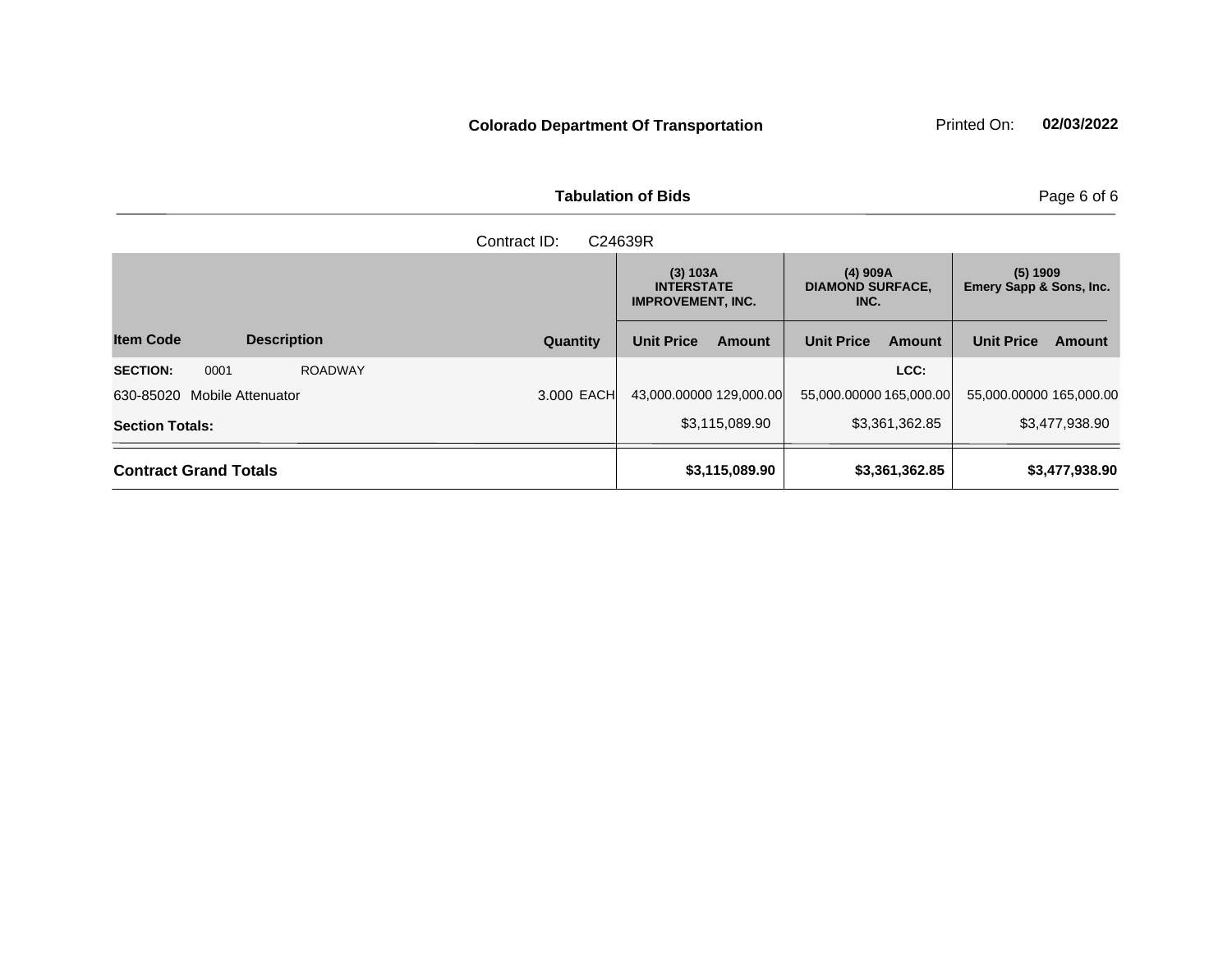**Low Bid Item Analysis Page 1 of 3** 

| Contract ID: | C24639R |
|--------------|---------|
|              |         |

| Line            | Item/<br>Description                             | Quantity                                                      | Estimated<br>Price | <b>Bid Price/</b><br><b>Units</b> | Estimated<br>Amount | <b>Bid Amount</b> | <b>Bid Est</b><br>$\%$ | Overrun $(+)$<br>Underrun (-) |
|-----------------|--------------------------------------------------|---------------------------------------------------------------|--------------------|-----------------------------------|---------------------|-------------------|------------------------|-------------------------------|
| <b>SECTION:</b> | 0001                                             | <b>ROADWAY</b>                                                |                    |                                   |                     |                   |                        |                               |
| 0005            | 202-00170                                        | 166,757.00<br><b>Grinding And Texturing Concrete Pavement</b> | 5.00000            | 4.60000<br><b>SY</b>              | 833,785.00          | 767,082.20        | 92.00%                 | $-66,702.80$                  |
| 0010            | 202-00210<br><b>Removal of Concrete Pavement</b> | 200,000                                                       | 32.00000           | 85.00000<br><b>SY</b>             | 6,400.00            | 17,000.00         | 265.63%                | 10,600.00                     |
| 0015            | 202-00250<br>Removal of Pavement Marking         | 62,534.000                                                    | 0.75000            | 0.90000<br><b>SF</b>              | 46,900.50           | 56,280.60         | 120.00%                | 9,380.10                      |
| 0020            | 208-00103                                        | 10.000<br>Removal and Disposal of Sediment (Labor)            | 70.00000           | 85.00000<br><b>HOUR</b>           | 700.00              | 850.00            | 121.43%                | 150.00                        |
| 0025            | 208-00106<br>Sweeping (Sediment Removal)         | 20.000                                                        | 150.00000          | 165.00000<br><b>HOUR</b>          | 3,000.00            | 3,300.00          | 110.00%                | 300.00                        |
| 0030            | 208-00107<br><b>Removal of Trash</b>             | 10.000                                                        | 147.00000          | 85.00000<br><b>HOUR</b>           | 1,470.00            | 850.00            | 57.82%                 | $-620.00$                     |
| 0035            | 403-00720                                        | 3.000<br>Hot Mix Asphalt (Patching) (Asphalt)                 | 444.00000          | 4,000.00000<br><b>TON</b>         | 1,332.00            | 12,000.00         | 900.90%                | 10,668.00                     |
| 0040            | 412-00900<br>Concrete Pavement (9 Inch)          | 200,000                                                       | 166.00000          | 300.00000<br><b>SY</b>            | 33,200.00           | 60,000.00         | 180.72%                | 26,800.00                     |
| 0045            | 412-14000                                        | 225,120.00<br>Sawing and Sealing Concrete Pavement Joints     | 2.00000            | 1.70000<br>LF.                    | 450,240.00          | 382,704.00        | 85.00%                 | $-67,536.00$                  |
| 0050            | 620-00002<br>Field Office (Class 2)              | 1.000                                                         | 25,000.00000       | 21,000.00000<br><b>EACH</b>       | 25,000.00           | 21,000.00         | 84.00%                 | $-4,000.00$                   |
| 0055            | 620-00020<br><b>Sanitary Facility</b>            | 2.000                                                         | 2,500.00000        | 1,215.00000<br><b>EACH</b>        | 5,000.00            | 2,430.00          | 48.60%                 | $-2,570.00$                   |
| 0060            | 626-00000<br>Mobilization                        | 1.000                                                         | 184,209.50000      | 252,500.00000<br>L S              | 184,209.50          | 252,500.00        | 137.07%                | 68,290.50                     |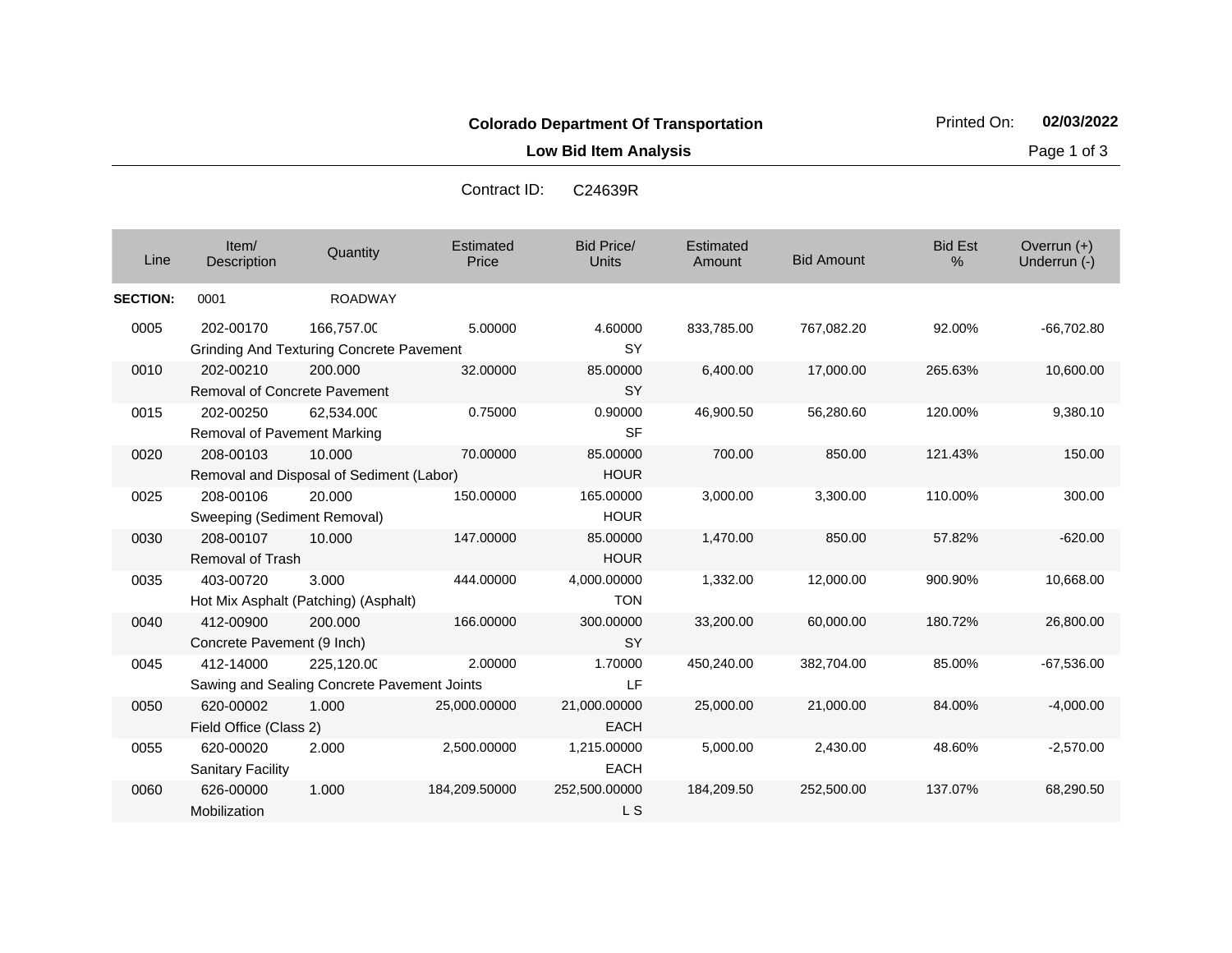**Low Bid Item Analysis Page 2 of 3** 

| Contract ID:<br>C24639R |
|-------------------------|
|-------------------------|

| Line            | Item/<br>Description                           | Quantity                                           | Estimated<br>Price | <b>Bid Price/</b><br><b>Units</b> | Estimated<br>Amount | <b>Bid Amount</b> | <b>Bid Est</b><br>$\%$ | Overrun $(+)$<br>Underrun (-) |
|-----------------|------------------------------------------------|----------------------------------------------------|--------------------|-----------------------------------|---------------------|-------------------|------------------------|-------------------------------|
| <b>SECTION:</b> | 0001                                           | <b>ROADWAY</b>                                     |                    |                                   |                     |                   |                        |                               |
| 0065            | 626-01114                                      | 80,000<br>Public Information Management (Tier IV)  | 75.00000           | 125.00000<br><b>DAY</b>           | 6,000.00            | 10,000.00         | 166.67%                | 4,000.00                      |
| 0070            | 627-00008                                      | 695.000<br>Modified Epoxy Pavement Marking         | 125.00000          | 125.00000<br>GAL                  | 86,875.00           | 86,875.00         | 100.00%                | 0.00                          |
| 0075            | 627-00013                                      | 933.000<br>Pavement Marking Paint (High Build)     | 60.00000           | 50.00000<br>GAL                   | 55,980.00           | 46,650.00         | 83.33%                 | $-9,330.00$                   |
| 0080            | 630-00000<br>Flagging                          | 100.000                                            | 43.00000           | 46.00000<br><b>HOUR</b>           | 4,300.00            | 4,600.00          | 106.98%                | 300.00                        |
| 0085            | 630-00007<br><b>Traffic Control Inspection</b> | 22.000                                             | 400.00000          | 190.00000<br>DAY                  | 8,800.00            | 4,180.00          | 47.50%                 | $-4,620.00$                   |
| 0090            | 630-00012<br><b>Traffic Control Management</b> | 45,000                                             | 1,200.00000        | 2,175.00000<br><b>DAY</b>         | 54,000.00           | 97,875.00         | 181.25%                | 43,875.00                     |
| 0095            | 630-80002<br>Flashing Beacon (Solar)           | 10.000                                             | 600.00000          | 465.00000<br><b>EACH</b>          | 6,000.00            | 4,650.00          | 77.50%                 | $-1,350.00$                   |
| 0100            | 630-80335                                      | 6.000<br>Barricade (Type 3 M-A) (Temporary)        | 130.00000          | 63.00000<br><b>EACH</b>           | 780.00              | 378.00            | 48.46%                 | $-402.00$                     |
| 0105            | 630-80341                                      | 39.000<br>Construction Traffic Sign (Panel Size A) | 65.00000           | 85.00000<br><b>EACH</b>           | 2,535.00            | 3,315.00          | 130.77%                | 780.00                        |
| 0110            | 630-80342                                      | 69.000<br>Construction Traffic Sign (Panel Size B) | 65.00000           | 198.00000<br><b>EACH</b>          | 4,485.00            | 13,662.00         | 304.62%                | 9,177.00                      |
| 0115            | 630-80343                                      | 16.000<br>Construction Traffic Sign (Panel Size C) | 65.00000           | 205.00000<br><b>EACH</b>          | 1,040.00            | 3,280.00          | 315.38%                | 2,240.00                      |
| 0120            | 630-80355<br>Portable Message Sign Panel       | 1.000                                              | 5,000.00000        | 2,915.00000<br><b>EACH</b>        | 5,000.00            | 2,915.00          | 58.30%                 | $-2,085.00$                   |